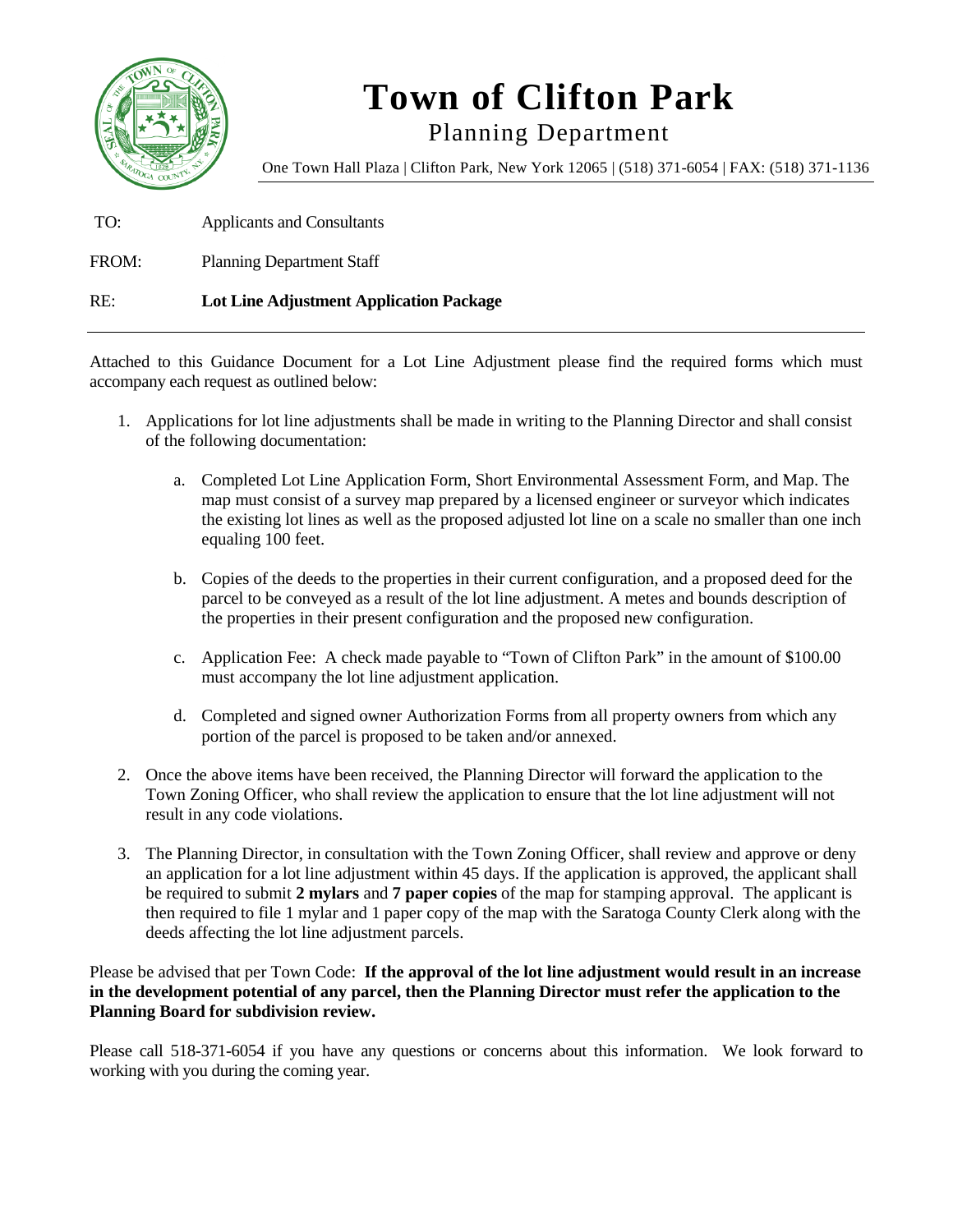### TOWN OF CLIFTON PARK PLANNING DEPARTMENT APPLICATION FOR LOT LINE ADJUSTMENT REVIEW

| NAME OF LOT LINE                                                                  |  |
|-----------------------------------------------------------------------------------|--|
|                                                                                   |  |
|                                                                                   |  |
|                                                                                   |  |
| DESCRIPTION: # of Lots:_________ Total Acres to be conveyed:_____________________ |  |
|                                                                                   |  |
|                                                                                   |  |
|                                                                                   |  |
|                                                                                   |  |
|                                                                                   |  |
| Phone: Fax: Fax: Signature/Date: Support Contains 2014                            |  |
|                                                                                   |  |
|                                                                                   |  |
|                                                                                   |  |
|                                                                                   |  |
|                                                                                   |  |
|                                                                                   |  |
|                                                                                   |  |
| Address: Fax: Fax:                                                                |  |
|                                                                                   |  |

FOR ADDITIONAL INFORMATION, CALL THE PLANNING DEPARTMENT: 518-371-6054

Application Fee: Submit application with a check payable to the "Town of Clifton Park" in the amount of \$100.00.

 $\overline{r}$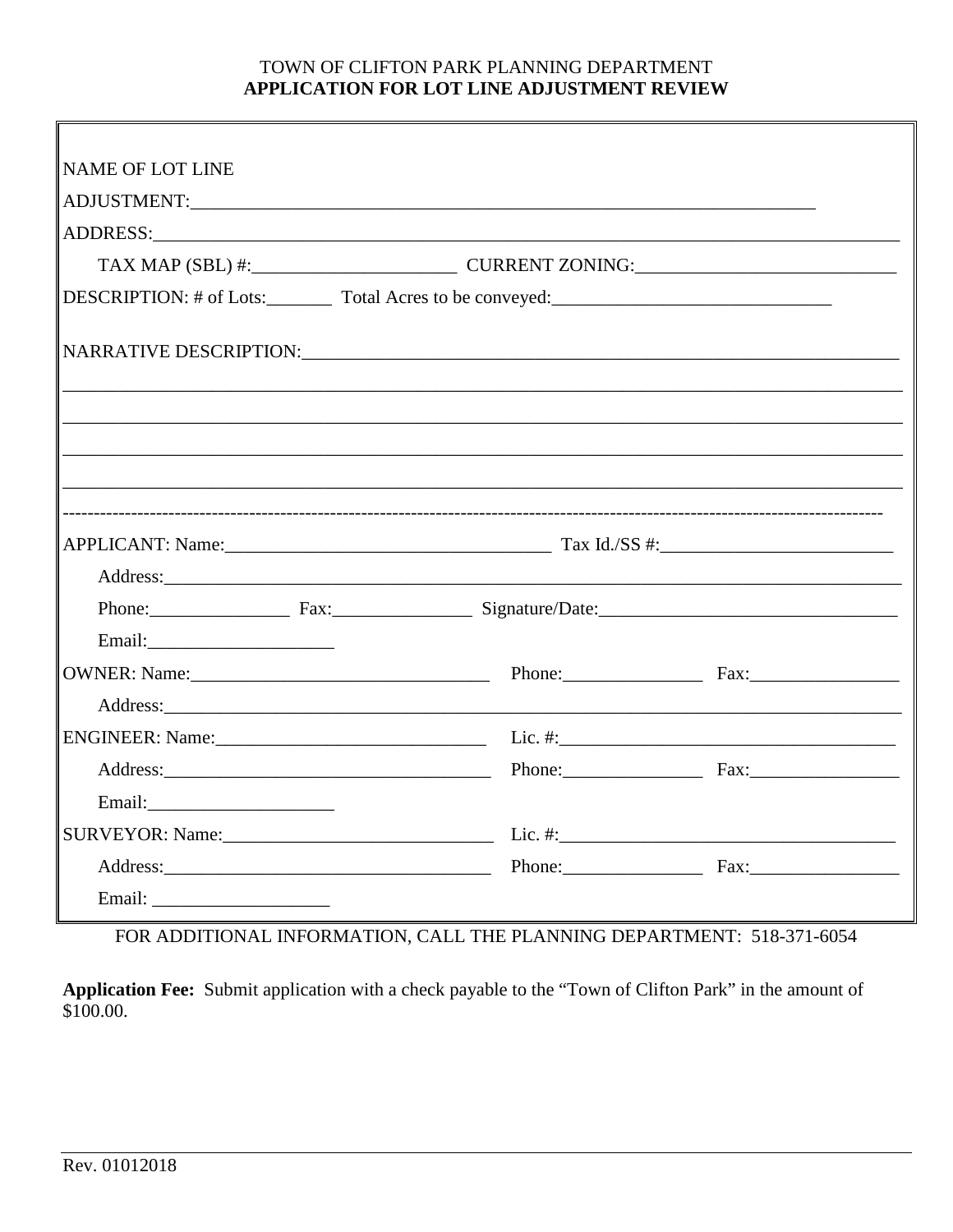1

# **OWNER AUTHORIZATION FOR SITE PLAN/SUBDIVISION REVIEW**

 $\Gamma$ 

| $\frac{1}{2}$ , and identified as Tax Map $\frac{1}{2}$ , hereby                                    |
|-----------------------------------------------------------------------------------------------------|
|                                                                                                     |
| the Planning Board of the Town of Clifton Park for site plan review/subdivision approval.           |
| The undersigned further permits the Town or its authorized representative access to the property to |
| review existing site conditions during the review process.                                          |
|                                                                                                     |
|                                                                                                     |
| STATE OF NEW YORK )                                                                                 |
| COUNTY OF SARATOGA )SS.                                                                             |
|                                                                                                     |
|                                                                                                     |
|                                                                                                     |
|                                                                                                     |
| personally known and known to me to be the same person described in and who executed the within     |
| Instrument, and he acknowledged to me that he executed the same.                                    |
|                                                                                                     |
| <b>Owner/Contract Vendee</b><br><b>Notary Public</b>                                                |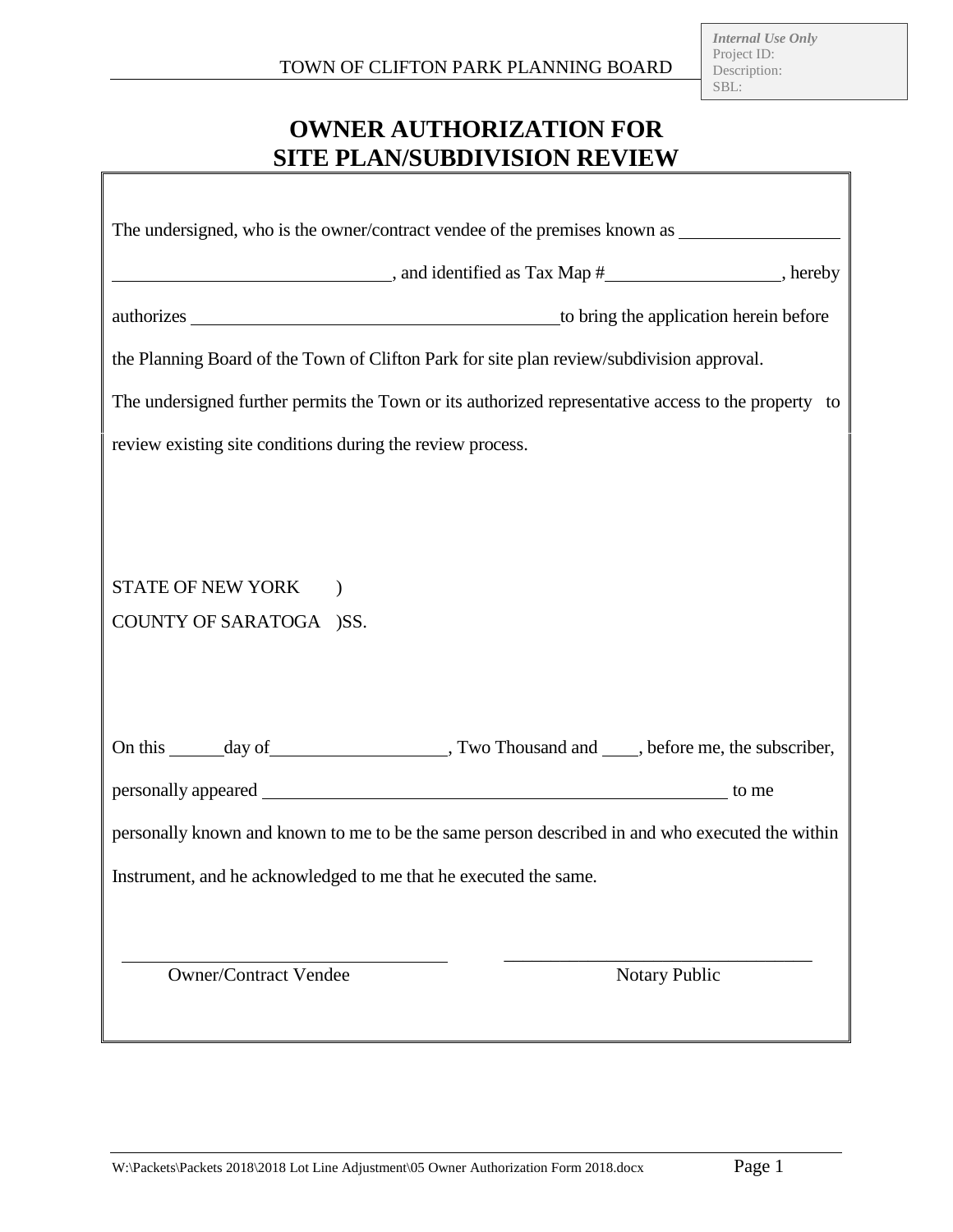# **OWNER AUTHORIZATION FOR SITE PLAN/SUBDIVISION REVIEW**

| $\blacksquare$ , and identified as Tax Map $\#$ _____________________, hereby                       |
|-----------------------------------------------------------------------------------------------------|
|                                                                                                     |
| the Planning Board of the Town of Clifton Park for site plan review/subdivision approval.           |
| The undersigned further permits the Town or its authorized representative access to the property to |
| review existing site conditions during the review process.                                          |
|                                                                                                     |
|                                                                                                     |
| STATE OF NEW YORK<br>$\lambda$                                                                      |
| COUNTY OF SARATOGA )SS.                                                                             |
|                                                                                                     |
|                                                                                                     |
|                                                                                                     |
|                                                                                                     |
| personally known and known to me to be the same person described in and who executed the within     |
| Instrument, and he acknowledged to me that he executed the same.                                    |
|                                                                                                     |
| <b>Owner/Contract Vendee</b><br><b>Notary Public</b>                                                |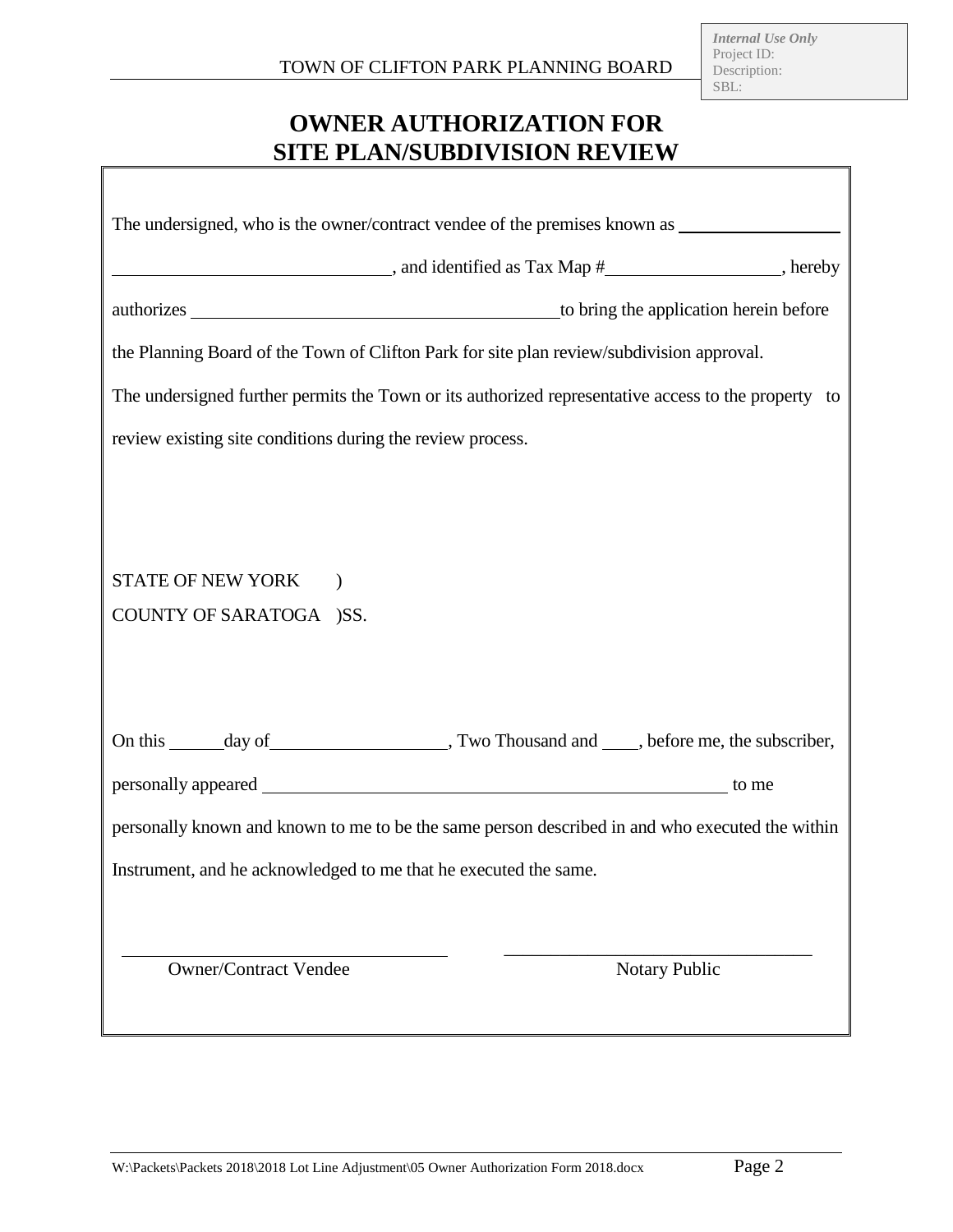### **SARATOGA COUNTY**

### **Additional Notes Pertinent to Filing Maps**

- 1. Tax Search for filed maps
	- When a subdivision or boundary line adjustment map is presented for filing, a tax search will be required. The tax search can be ordered by the Real Property Tax Services Agency except if the property is in the City of Saratoga Springs or the City of Mechanicville. When filing a map for property in either city, the person filing the map must order a tax search at the City, and the completed search must be presented with the map at the time of filing.
	- Please note that once a tax has been levied (county, town, school, etc.) the tax must be paid prior to filing regardless of stated "due dates" of the payment of taxes. (Le. if a map is presented on January  $5<sup>th</sup>$ , county and town taxes must have been paid even though the bill indicates payment is not due until January  $30<sup>th</sup>$ ). All current school taxes, including all future installments, must have been paid upon presentation of the map for filing. Apaid receipt for the tax bill will expedite the filing process.
	- If a Title Company or attorney provides the tax search, the years of the search should be stated clearly. Please note:
		- $\triangle$  A 5-year tax search is required for all subdivisions and boundary line adjustments
		- $\bullet$  also note the date of payment of the most recent tax levied

To expedite filing of subdivision maps during tax collection periods, please provide proof of payment of current taxes (bring us a copy of the receipt). If proof is not provided, filing may take weeks.

Tax collection periods are as follows:

| January - March     | for Town and County                            |
|---------------------|------------------------------------------------|
| March - December    | for City of Saratoga Springs & County          |
| March 1 - 15        | for City of Mechanicville & County             |
| July $1 - 31$       | for Villages                                   |
| September - October | for Town schools and Mechanicville City School |
| October - February  | for Saratoga Springs City School District      |

- 2. Assignment of Tax Map (SBL) numbers
	- Tax map numbers are not "officially" released by the Saratoga County RPTSA until Taxable Status Date (3/1 for Towns and the City of Saratoga Springs; 611 for the City of Mechanicville)
	- Numbers may not be assigned prior to that date
	- We cannot guarantee that tax map numbers on newly created parcels will be available for town building permit or certificates of occupancy purposes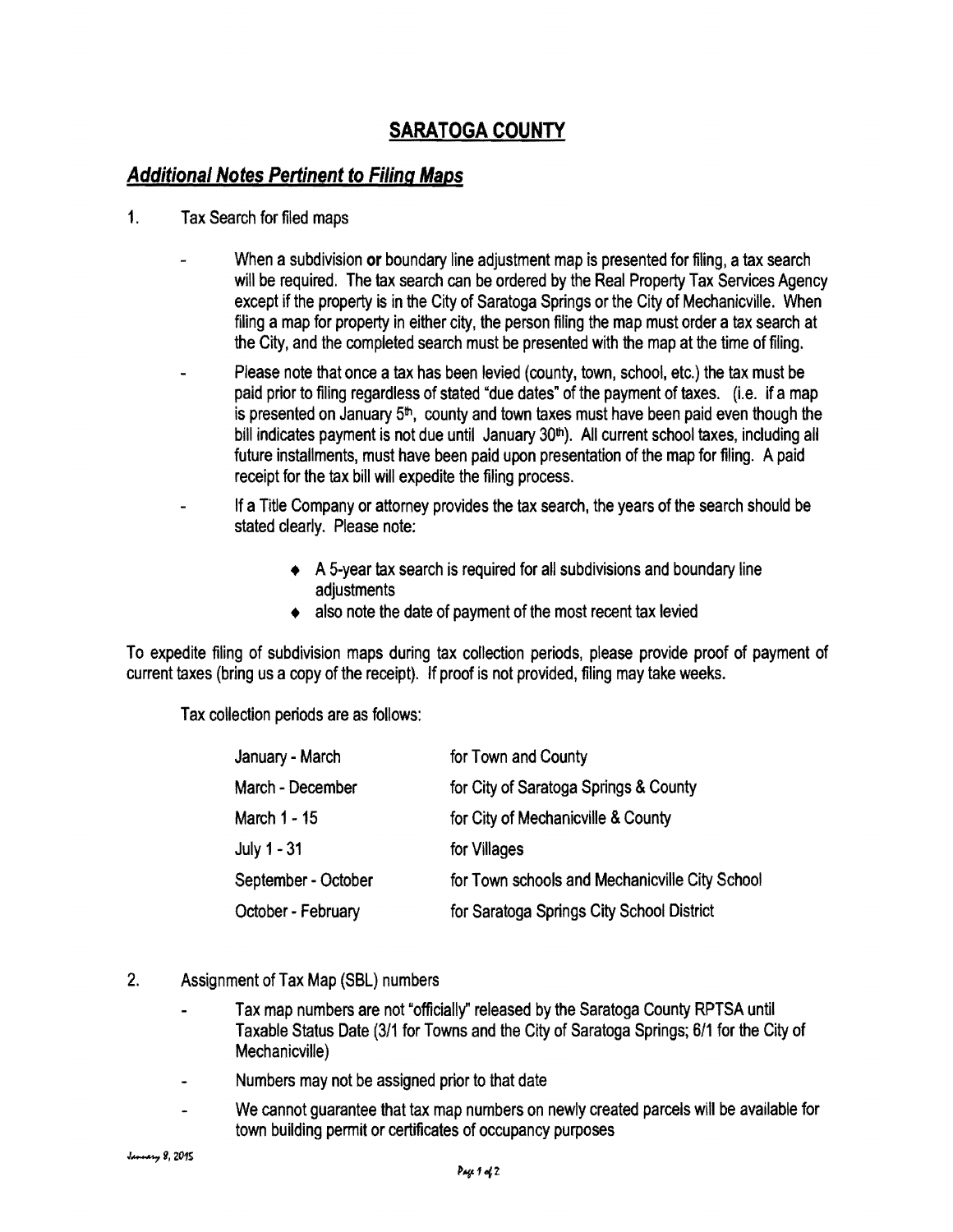- 3. Boundary line adjustments
	- Applicants should be advised that a**deed or boundary line agreement** must be filed in order to revise a property line (a filed map does not transfer title) unless the affected properties are in the same ownership.
	- All tax information required is the same as subdivision requirements for map filing (i.e., tax search)
- 4. Timing
	- Subdivisions and/or boundary line agreements must be filed in the County Clerk's office within 62 days of the Planning Board Chairman's signature (vs. approval date). Please note that it may take up to one week to process the map. We advise that maps be brought to Real Property Tax Service within 50 days of receiving the Planning Board Chairman's signature in order to allow for administrative tasks to be completed.
- 5. Abandonment of Subdivisions
	- Per New York State Real Property Tax Law 560, a subdivision cannot be abandoned for  $\blacksquare$ five (5) years once it has been filed.
	- In order to abandon an approved subdivision (after the allotted 5-year period) contact Real Property Tax Services to begin the appropriate procedure.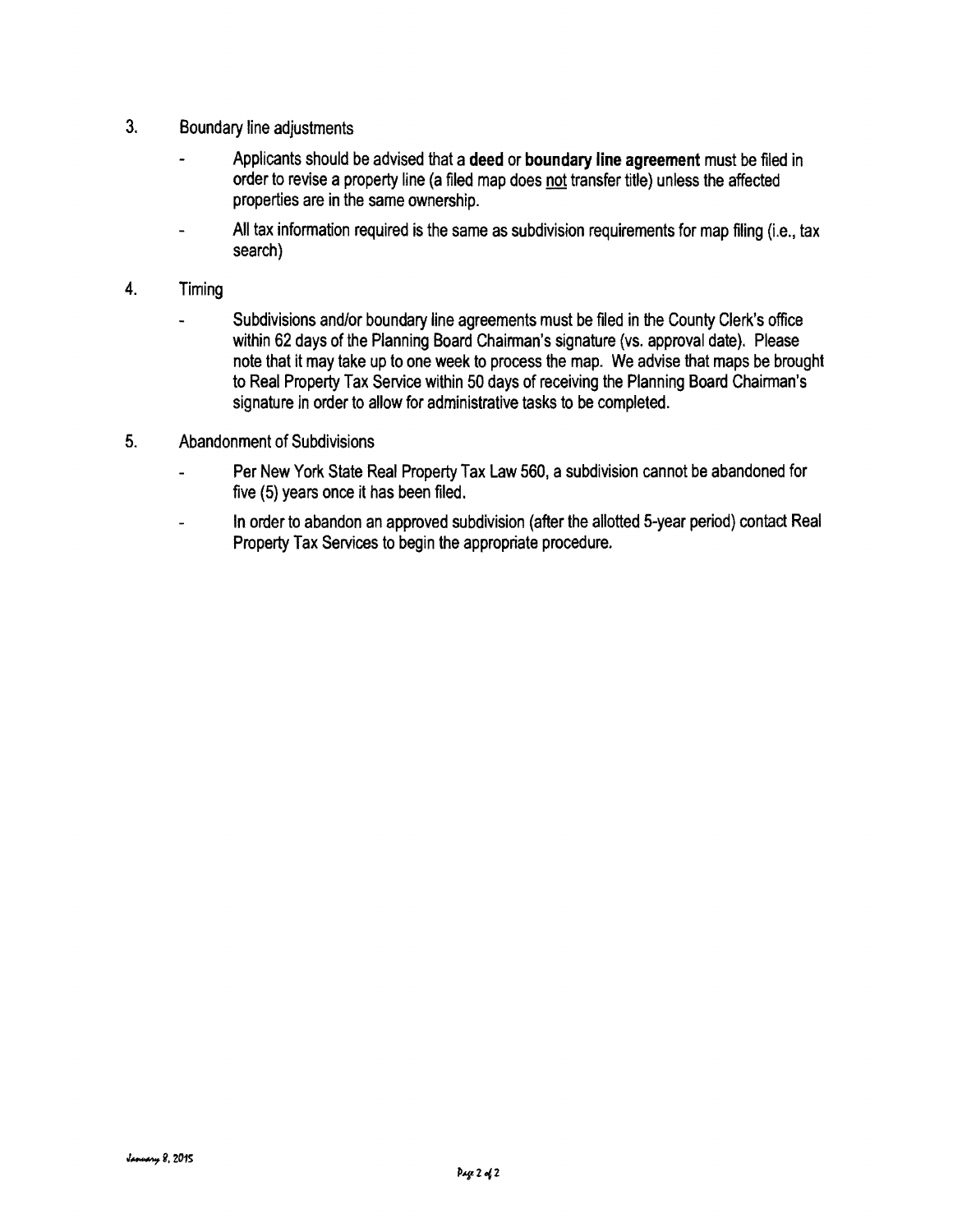## **Short Environmental Assessment Form Part 1 - Project Information**

#### **Instructions for Completing**

Part 1 - Project Information. The applicant or project sponsor is responsible for the completion of Part 1. Responses become part of the application for approval or funding, are subject to public review, and may be subject to further verification. Complete Part 1 based on information currently available. If additional research or investigation would be needed to fully respond to any item, please answer as thoroughly as possible based on current information.

Complete all items in Part 1. You may also provide any additional information which you believe will be needed by or useful to the lead agency; attach additional pages as necessary to supplement any item.

| Part 1 - Project and Sponsor Information                                                                                                                                                                                                                                                                                                                   |                       |                         |                |            |
|------------------------------------------------------------------------------------------------------------------------------------------------------------------------------------------------------------------------------------------------------------------------------------------------------------------------------------------------------------|-----------------------|-------------------------|----------------|------------|
| Name of Action or Project:                                                                                                                                                                                                                                                                                                                                 |                       |                         |                |            |
| Project Location (describe, and attach a location map):                                                                                                                                                                                                                                                                                                    |                       |                         |                |            |
| Brief Description of Proposed Action:                                                                                                                                                                                                                                                                                                                      |                       |                         |                |            |
|                                                                                                                                                                                                                                                                                                                                                            |                       |                         |                |            |
|                                                                                                                                                                                                                                                                                                                                                            |                       |                         |                |            |
| Name of Applicant or Sponsor:                                                                                                                                                                                                                                                                                                                              | Telephone:<br>E-Mail: |                         |                |            |
|                                                                                                                                                                                                                                                                                                                                                            |                       |                         |                |            |
| Address:                                                                                                                                                                                                                                                                                                                                                   |                       |                         |                |            |
| City/PO:                                                                                                                                                                                                                                                                                                                                                   |                       | State:                  | Zip Code:      |            |
| 1. Does the proposed action only involve the legislative adoption of a plan, local law, ordinance,<br>administrative rule, or regulation?<br>If Yes, attach a narrative description of the intent of the proposed action and the environmental resources that<br>may be affected in the municipality and proceed to Part 2. If no, continue to question 2. |                       |                         | N <sub>O</sub> | <b>YES</b> |
| 2. Does the proposed action require a permit, approval or funding from any other governmental Agency?<br>If Yes, list agency(s) name and permit or approval:                                                                                                                                                                                               |                       |                         | N <sub>O</sub> | <b>YES</b> |
| 3.a. Total acreage of the site of the proposed action?<br>b. Total acreage to be physically disturbed?<br>c. Total acreage (project site and any contiguous properties) owned<br>or controlled by the applicant or project sponsor?                                                                                                                        |                       | acres<br>acres<br>acres |                |            |
| 4. Check all land uses that occur on, adjoining and near the proposed action.<br>$\Box$ Rural (non-agriculture) $\Box$ Industrial $\Box$ Commercial $\Box$ Residential (suburban)<br>$\Box$ Urban<br>$\Box$ Forest<br>$\Box$ Agriculture<br>$\Box$ Aquatic<br>$\Box$ Other (specify):<br>$\Box$ Parkland                                                   |                       |                         |                |            |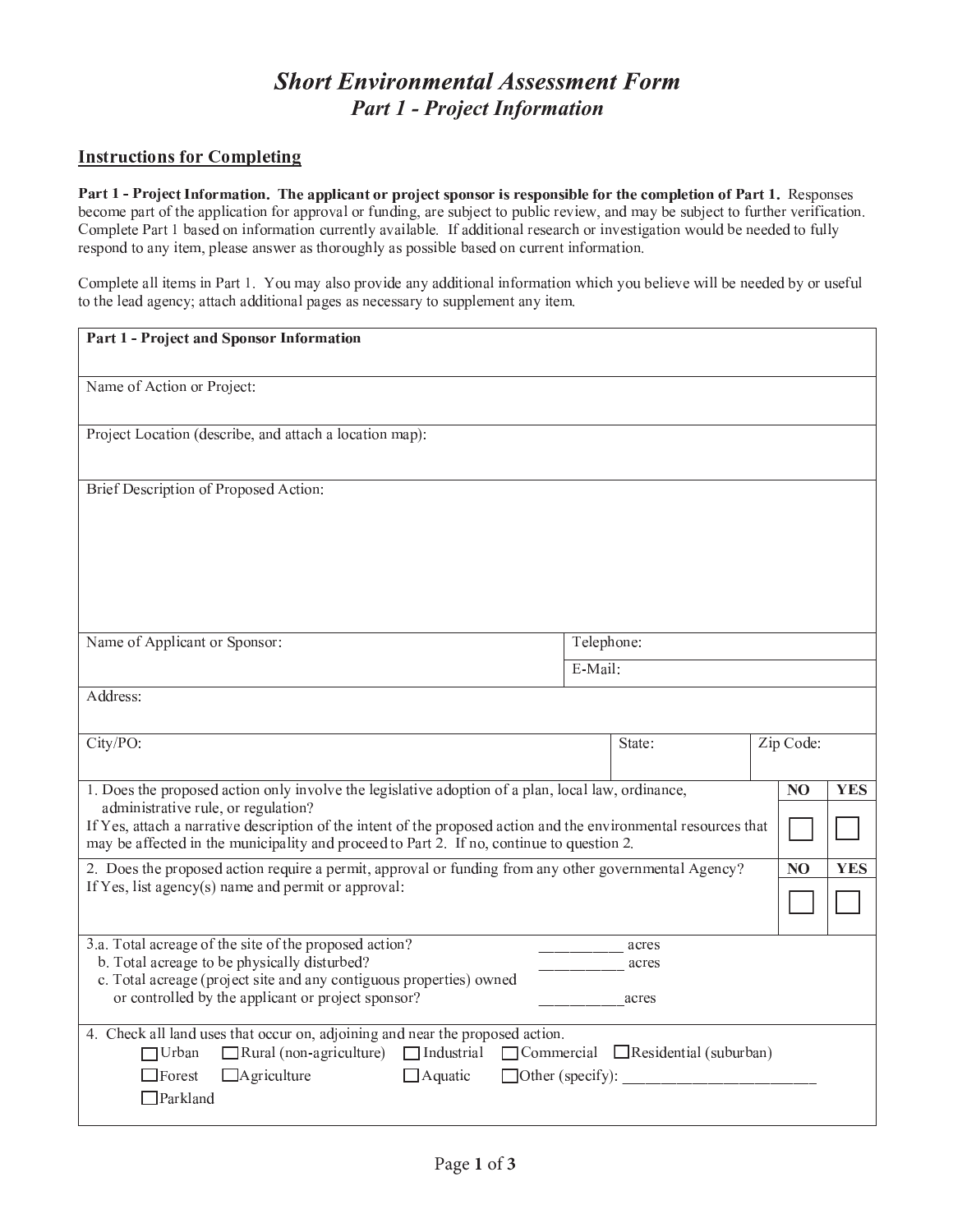| 5. Is the proposed action,                                                                                                                                                                                                  | N <sub>O</sub> | <b>YES</b>     | N/A        |
|-----------------------------------------------------------------------------------------------------------------------------------------------------------------------------------------------------------------------------|----------------|----------------|------------|
| a. A permitted use under the zoning regulations?                                                                                                                                                                            |                |                |            |
| b. Consistent with the adopted comprehensive plan?                                                                                                                                                                          |                |                |            |
| 6. Is the proposed action consistent with the predominant character of the existing built or natural                                                                                                                        |                | N <sub>O</sub> | <b>YES</b> |
| landscape?                                                                                                                                                                                                                  |                |                |            |
| 7. Is the site of the proposed action located in, or does it adjoin, a state listed Critical Environmental Area?                                                                                                            |                | N <sub>O</sub> | <b>YES</b> |
|                                                                                                                                                                                                                             |                |                |            |
| 8. a. Will the proposed action result in a substantial increase in traffic above present levels?                                                                                                                            |                | N <sub>O</sub> | <b>YES</b> |
| b. Are public transportation service(s) available at or near the site of the proposed action?                                                                                                                               |                |                |            |
|                                                                                                                                                                                                                             |                |                |            |
| c. Are any pedestrian accommodations or bicycle routes available on or near site of the proposed action?                                                                                                                    |                |                |            |
| 9. Does the proposed action meet or exceed the state energy code requirements?<br>If the proposed action will exceed requirements, describe design features and technologies:                                               |                | N <sub>O</sub> | <b>YES</b> |
|                                                                                                                                                                                                                             |                |                |            |
| 10. Will the proposed action connect to an existing public/private water supply?                                                                                                                                            |                | N <sub>O</sub> | <b>YES</b> |
| If No, describe method for providing potable water: _____________________________                                                                                                                                           |                |                |            |
|                                                                                                                                                                                                                             |                |                |            |
| 11. Will the proposed action connect to existing wastewater utilities?                                                                                                                                                      |                | N <sub>O</sub> | <b>YES</b> |
|                                                                                                                                                                                                                             |                |                |            |
|                                                                                                                                                                                                                             |                |                |            |
| 12. a. Does the site contain a structure that is listed on either the State or National Register of Historic<br>Places?                                                                                                     |                | N <sub>O</sub> | <b>YES</b> |
| b. Is the proposed action located in an archeological sensitive area?                                                                                                                                                       |                |                |            |
|                                                                                                                                                                                                                             |                |                |            |
| 13. a. Does any portion of the site of the proposed action, or lands adjoining the proposed action, contain<br>wetlands or other waterbodies regulated by a federal, state or local agency?                                 |                | N <sub>O</sub> | <b>YES</b> |
| b. Would the proposed action physically alter, or encroach into, any existing wetland or waterbody?                                                                                                                         |                |                |            |
| If Yes, identify the wetland or waterbody and extent of alterations in square feet or acres:                                                                                                                                |                |                |            |
|                                                                                                                                                                                                                             |                |                |            |
| 14. Identify the typical habitat types that occur on, or are likely to be found on the project site. Check all that apply:<br>$\Box$ Shoreline<br>$\Box$ Forest<br>$\Box$ Agricultural/grasslands<br>Early mid-successional |                |                |            |
| $\Box$ Urban<br>$\Box$ Suburban<br>$\Box$ Wetland                                                                                                                                                                           |                |                |            |
| 15. Does the site of the proposed action contain any species of animal, or associated habitats, listed                                                                                                                      |                | N <sub>O</sub> | <b>YES</b> |
| by the State or Federal government as threatened or endangered?                                                                                                                                                             |                |                |            |
| 16. Is the project site located in the 100 year flood plain?                                                                                                                                                                |                | N <sub>O</sub> | <b>YES</b> |
|                                                                                                                                                                                                                             |                |                |            |
| 17. Will the proposed action create storm water discharge, either from point or non-point sources?<br>If Yes,                                                                                                               |                | N <sub>O</sub> | <b>YES</b> |
| a. Will storm water discharges flow to adjacent properties?<br>N <sub>O</sub><br><b>TYES</b>                                                                                                                                |                |                |            |
| b. Will storm water discharges be directed to established conveyance systems (runoff and storm drains)?<br>NO <sub>1</sub><br><b>YES</b><br>If Yes, briefly describe:                                                       |                |                |            |
|                                                                                                                                                                                                                             |                |                |            |
|                                                                                                                                                                                                                             |                |                |            |